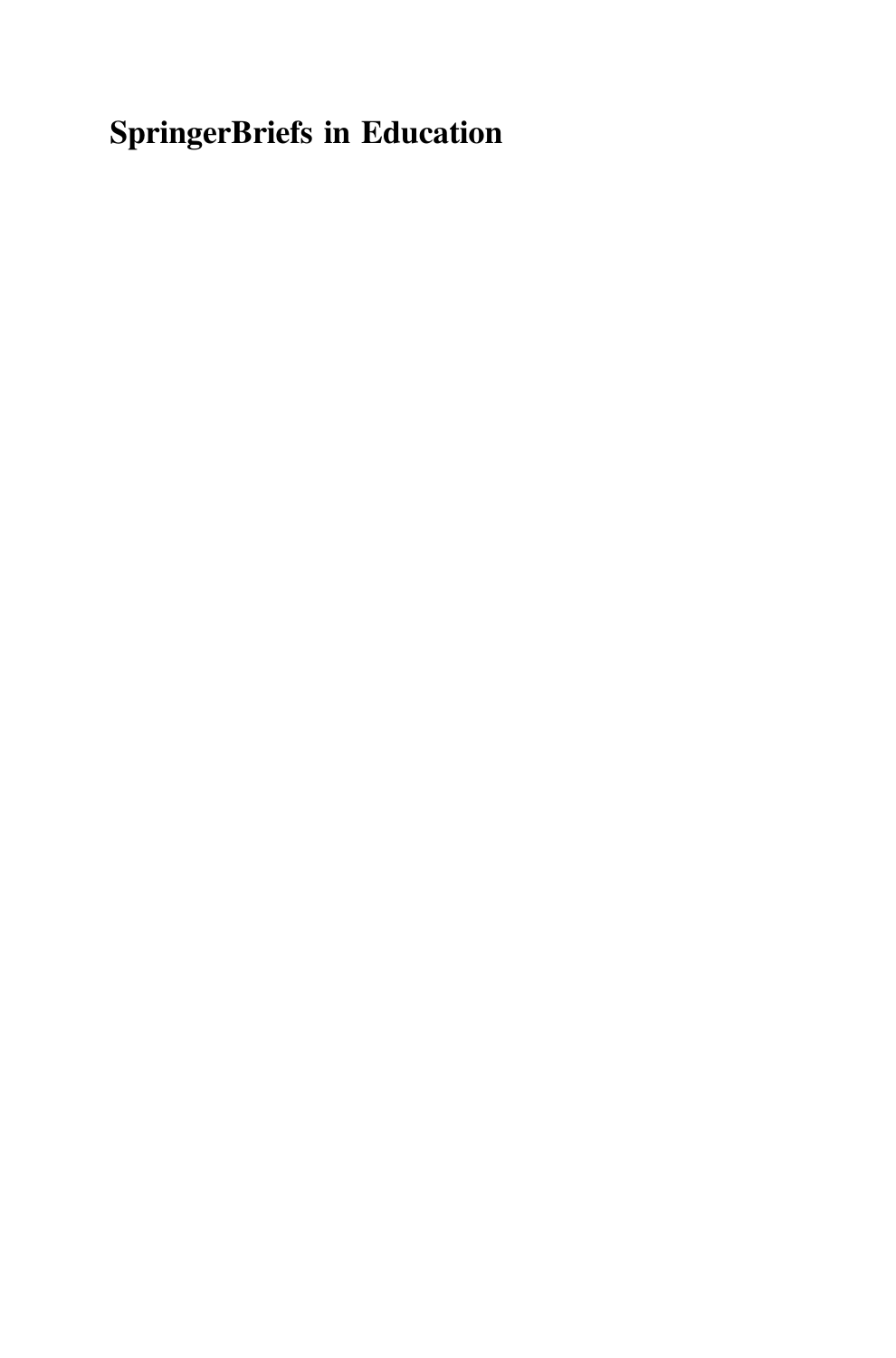We are delighted to announce SpringerBriefs in Education, an innovative product type that combines elements of both journals and books. Briefs present concise summaries of cutting-edge research and practical applications in education. Featuring compact volumes of 50 to 125 pages, the SpringerBriefs in Education allow authors to present their ideas and readers to absorb them with a minimal time investment. Briefs are published as part of Springer's eBook Collection. In addition, Briefs are available for individual print and electronic purchase.

SpringerBriefs in Education cover a broad range of educational fields such as: Science Education, Higher Education, Educational Psychology, Assessment & Evaluation, Language Education, Mathematics Education, Educational Technology, Medical Education and Educational Policy.

SpringerBriefs typically offer an outlet for:

- An introduction to a (sub)field in education summarizing and giving an overview of theories, issues, core concepts and/or key literature in a particular field
- A timely report of state-of-the art analytical techniques and instruments in the field of educational research
- A presentation of core educational concepts
- An overview of a testing and evaluation method
- A snapshot of a hot or emerging topic or policy change
- An in-depth case study
- A literature review
- A report/review study of a survey
- An elaborated thesis

Both solicited and unsolicited manuscripts are considered for publication in the SpringerBriefs in Education series. Potential authors are warmly invited to complete and submit the Briefs Author Proposal form. All projects will be submitted to editorial review by editorial advisors.

SpringerBriefs are characterized by expedited production schedules with the aim for publication 8 to 12 weeks after acceptance and fast, global electronic dissemination through our online platform SpringerLink. The standard concise author contracts guarantee that:

- an individual ISBN is assigned to each manuscript
- each manuscript is copyrighted in the name of the author
- the author retains the right to post the pre-publication version on his/her website or that of his/her institution

More information about this series at <http://www.springer.com/series/8914>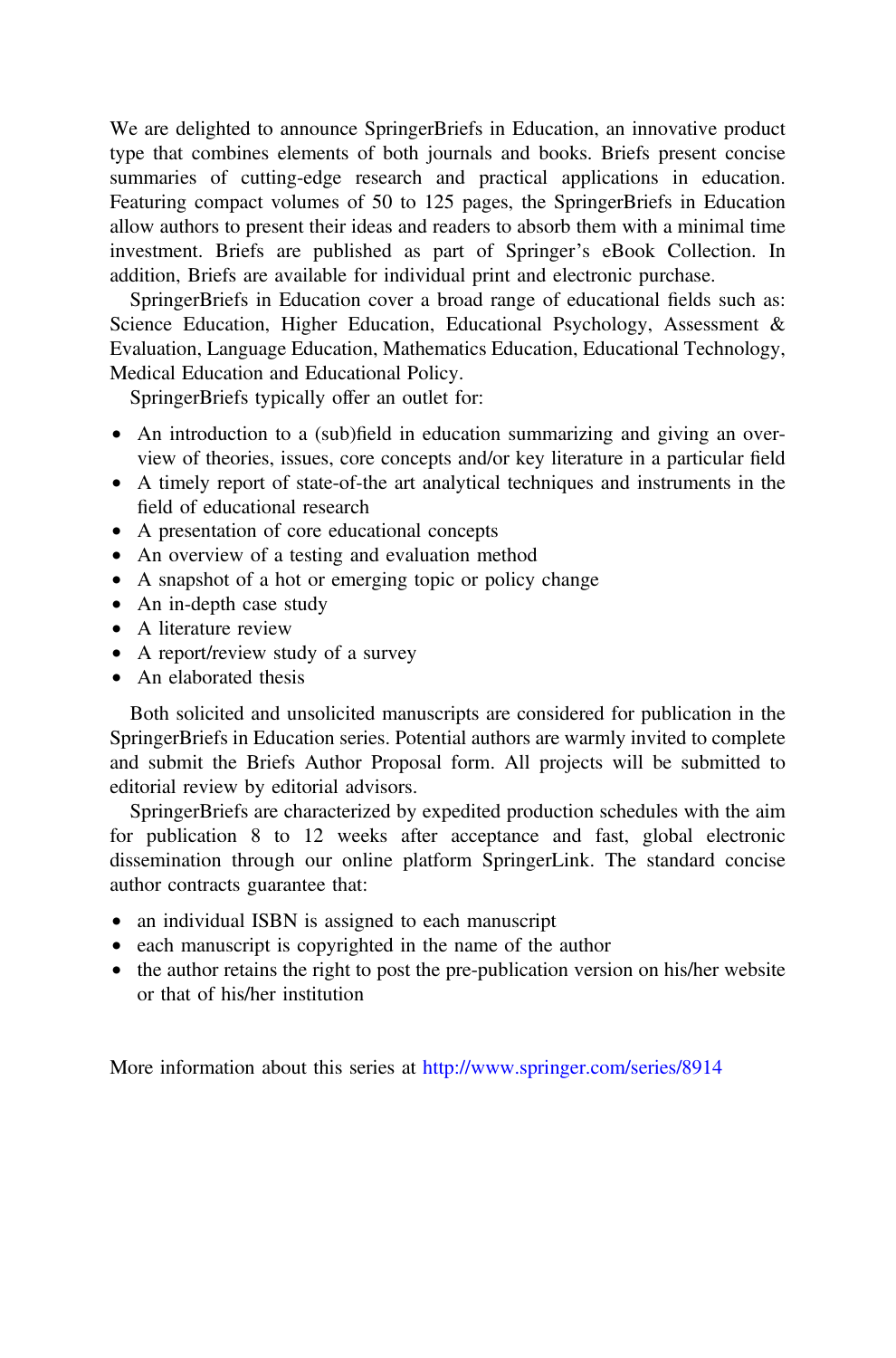Fernando M. Reimers

## Educating Students to Improve the World

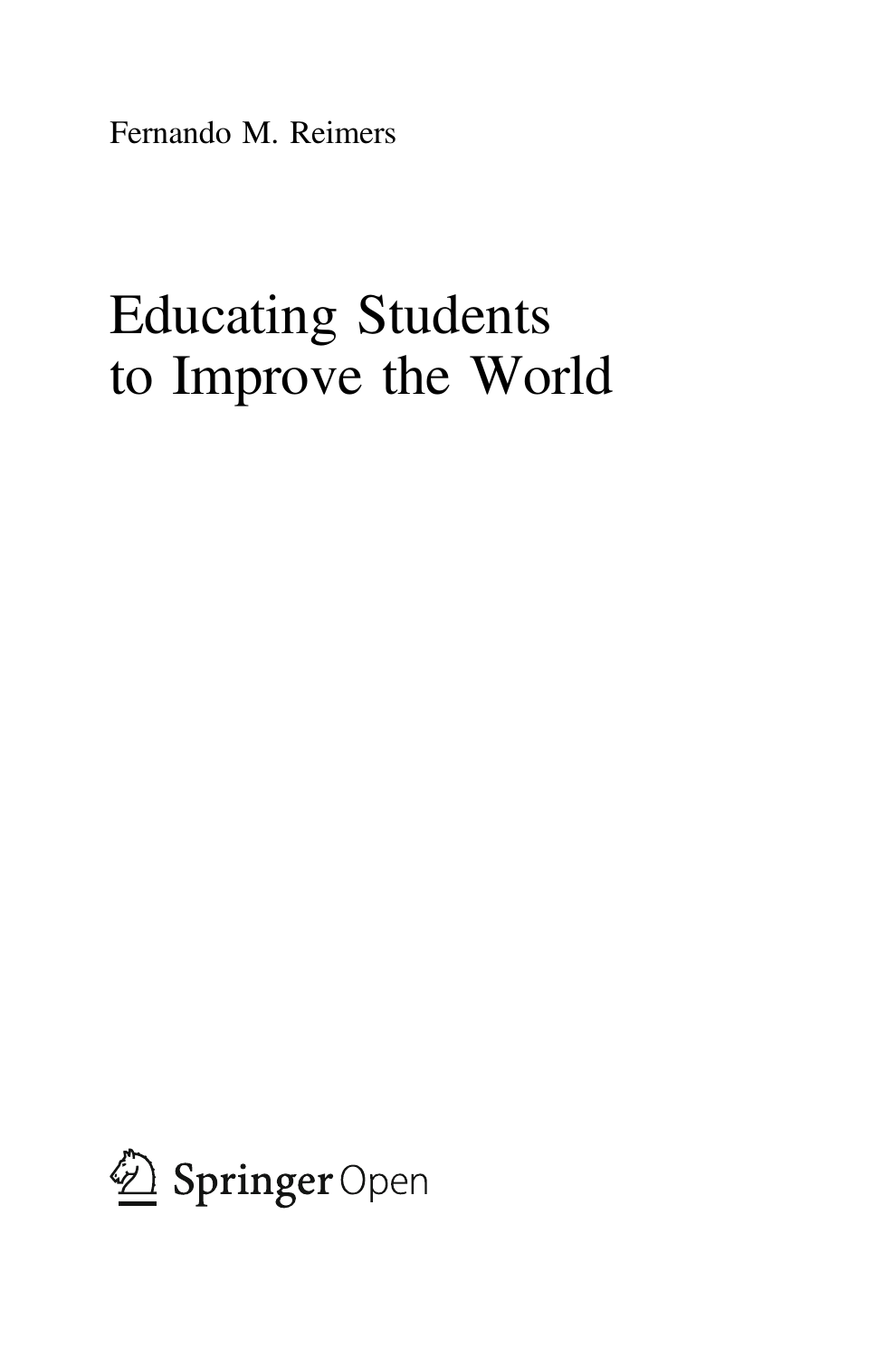Fernando M. Reimers Harvard Graduate School of Education Cambridge, MA, USA



ISSN 2211-1921 ISSN 2211-193X (electronic) SpringerBriefs in Education<br>ISBN 978-981-15-3886-5 ISBN 978-981-15-3887-2 (eBook) <https://doi.org/10.1007/978-981-15-3887-2>

© The Editor(s) (if applicable) and The Author(s) 2020. This book is an open access publication. Open Access This book is licensed under the terms of the Creative Commons Attribution 4.0 International License ([http://creativecommons.org/licenses/by/4.0/\)](http://creativecommons.org/licenses/by/4.0/), which permits use, sharing, adaptation, distribution and reproduction in any medium or format, as long as you give appropriate credit to the original author(s) and the source, provide a link to the Creative Commons license and indicate if changes were made.

The images or other third party material in this book are included in the book's Creative Commons license, unless indicated otherwise in a credit line to the material. If material is not included in the book's Creative Commons license and your intended use is not permitted by statutory regulation or exceeds the permitted use, you will need to obtain permission directly from the copyright holder.

The use of general descriptive names, registered names, trademarks, service marks, etc. in this publication does not imply, even in the absence of a specific statement, that such names are exempt from the relevant protective laws and regulations and therefore free for general use.

The publisher, the authors and the editors are safe to assume that the advice and information in this book are believed to be true and accurate at the date of publication. Neither the publisher nor the authors or the editors give a warranty, expressed or implied, with respect to the material contained herein or for any errors or omissions that may have been made. The publisher remains neutral with regard to jurisdictional claims in published maps and institutional affiliations.

This Springer imprint is published by the registered company Springer Nature Singapore Pte Ltd. The registered company address is: 152 Beach Road, #21-01/04 Gateway East, Singapore 189721, Singapore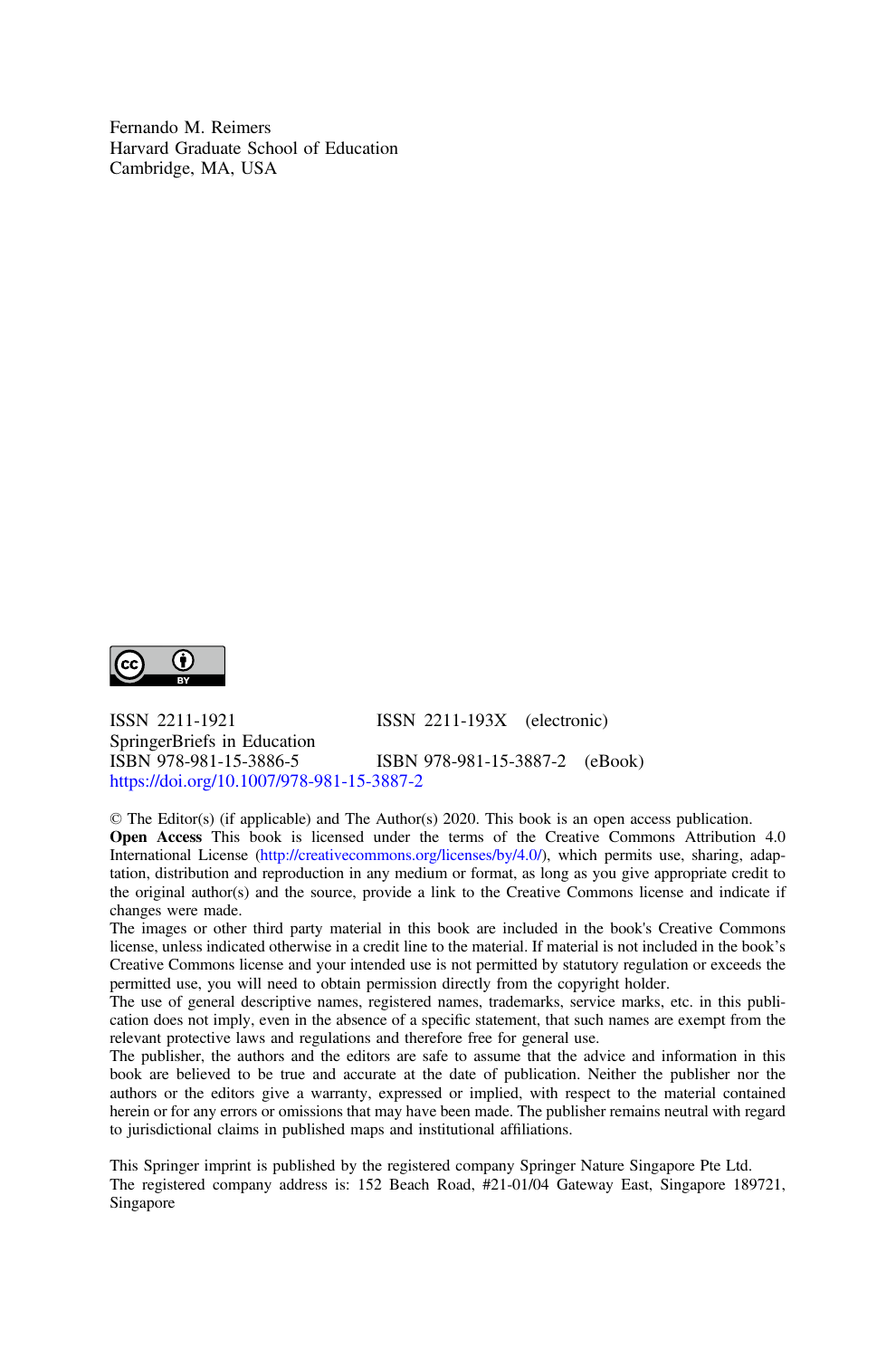## Preface

The shared nature of many of the current concerns and opportunities of humanity, from climate change to trade, pandemics to security, and governance to advancing science, require that people across the world are educated to understand them, care about them, and have the skills to address them collaboratively, from their respective spheres of influence. Global education is the domain of scholarship and of practice which focuses on developing such competencies. This field has a long history, albeit one that comprises more small-scale successes than accounts of large-scale educational transformations of educational institutions that succeed at educating global citizens. A review of the theoretical scholarship, and of the literature on practice, suggests that there have not been sufficiently productive interactions between those two domains.

At times when the nature of our global challenges underscores the urgency of more effective skills for global understanding and collaboration, this book is an attempt to bring closer together the worlds of scholarship and practice in global education, proposing a conceptual approach to advancing it that addresses five core dimensions of the process: cultural, psychological, professional, institutional, and political. Relying on this theory, I then discuss an extensive body of research and practice-oriented literature on global education, drawing out the implications to lead global education programs.

My own involvement with the field of global education began serendipitously. My early career involved me in carrying out research and policy analysis to advise governments around the world on education policy. This interest in policy reform then took me to the World Bank where I worked in the design of large-scale programs of educational improvement.

From this work on policy reform, I transitioned to teaching graduate students at the Harvard Graduate School of Education in the areas of education policy and international development. As schools of education, in the United States at least, are somewhat provincial in their foci, more adept at studying matters of domestic import than at engaging in comparative analysis to advance the field of education, I soon found myself making the case for a comparative perspective, first to my students and colleagues, and subsequently to other education leaders. As I advocated for greater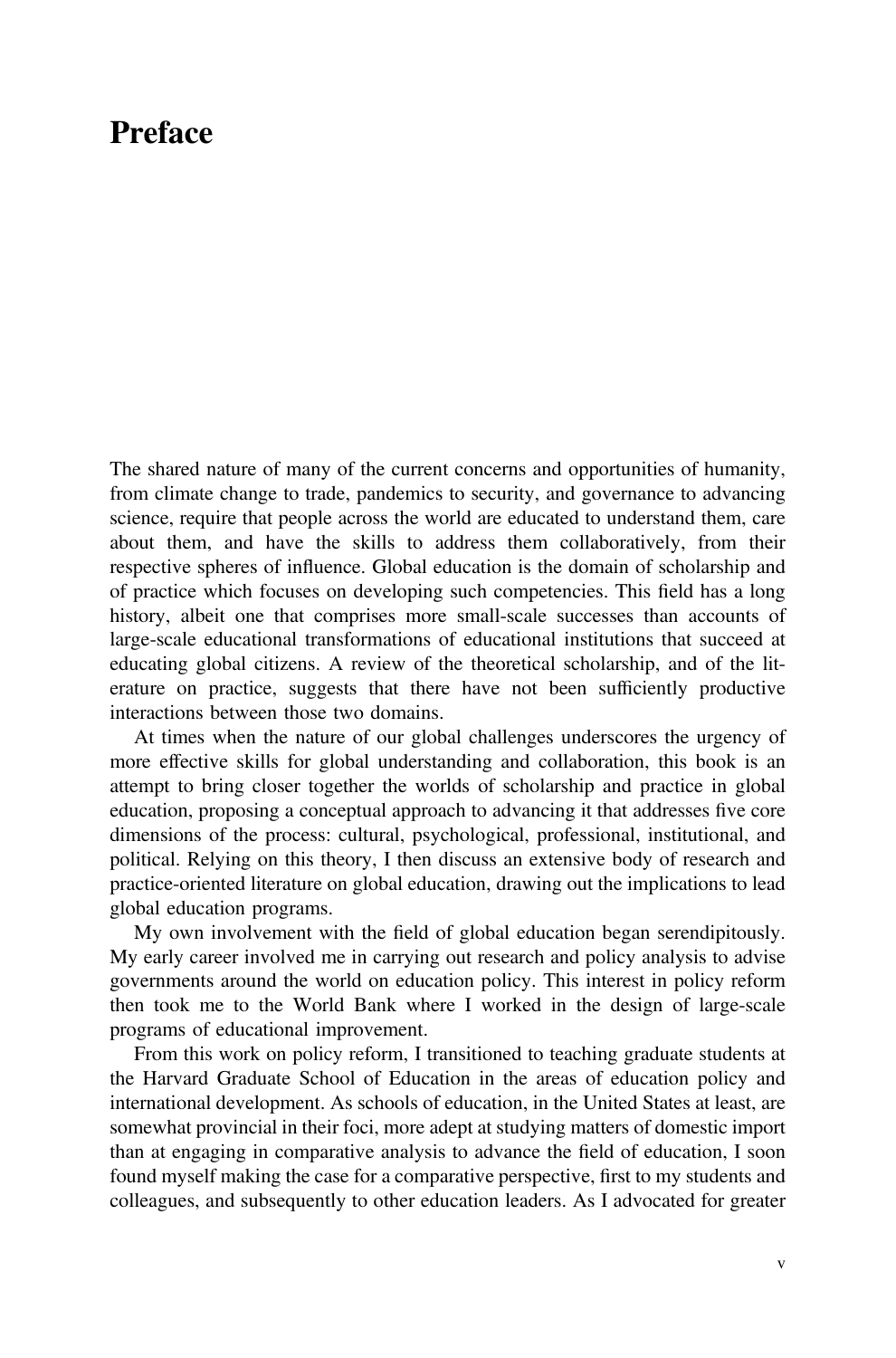reliance on comparative approaches in education, my scholarly interests evolved from the study of the educational conditions which supported access and learning for low income and otherwise marginalized students in the developing world to the field of civic education. I began to see civic competencies as essential to the empowerment of students to become architects of their own lives, and civic education as the logical pathway to that empowerment.

The convergence of both interests, civics and comparative education, led me to think of global education as a 'new civics' of the twenty-first century, an indispensable dimension of civic education and empowerment in a world ever more integrated and interdependent. What began as work on a conceptual level, writing some chapters and journal articles conceptualizing and making the case for this new civics, eventually took me to developing curriculum materials to support teachers interested in advancing intentional efforts to educating students to be globally aware and to organizing programs of professional development to support them in that undertaking. In this way, I came to see global education as a way to bring challenges of the real world to the school, in the form of challenging, rigorous and high-quality curriculum which would help students develop the capacity to understand and participate in a world ever more globally interdependent, and in the form of the essential professional development teachers would need if they were going to deliver on that aspiration.

I created an approach of curriculum development which aligned instruction with capacious visions of an inclusive world, as articulated in the United Nations Sustainable Development Goals and in the United Nations Universal Declaration of Human Rights. The interest that some of those materials generated among teachers and others deepened my involvement with efforts of educators advancing a practice of global education. These efforts in global education became integrated into other research I was working on to understand how to transform public education systems, the focus of the Global Education Innovation Initiative, a cross-national effort I lead at Harvard University.

This book is the result of the fusion of both such interests in global education and in the comparative study of large-scale change to make education relevant. For one of the studies carried out as part of the Global Education Innovation Initiative, a large comparative study of education reform examining how various nations had transformed the goals of education, I developed a conceptual framework to explain how those various reforms had been approached. I wrote that theoretical framework, which served as the introductory chapter of another book, as I was concluding three years of work synthesizing research on global education and theorizing the work I had engaged in for over a decade supporting global educators through curriculum materials and professional development. Inevitably, these two efforts reinforced one another, and the framework I sketched to account for the comparative analysis of reforms quickly shaped the intellectual architecture of this book on global education.

Many people have educated me on the topics I discuss in this book and, in ways big and small, influenced the development of the ideas I present in this book. First and foremost my graduate students at Harvard, who as my most reliable interlocutors have provided continuous and significant intellectual stimulus for the ideas developed in this book. Then, my colleagues who advance efforts of global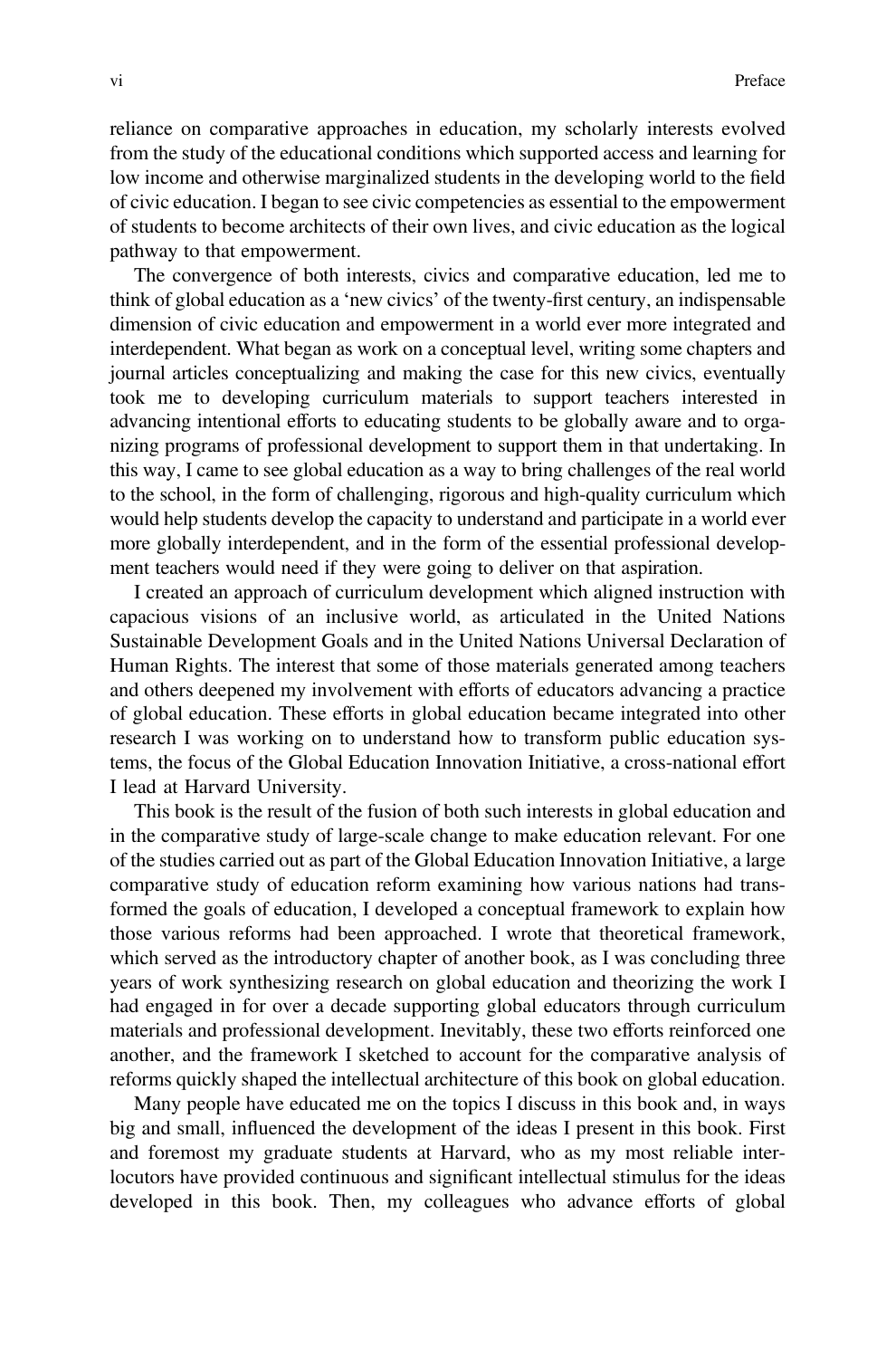education practice in schools around the world and who, in inviting me to share ideas with them, have taught me more than I have taught them. They include Luis Enrique Garcia de Brigard, founder of Envoys, Chris Whittle, Tyler Tingley, and their colleagues as they founded the Avenues School and invited me to design the World Course, Nieves Segovia, and her colleagues at the SEK Schools, Kate Berseth, vice-president of EF, Anthony Jackson at the Asia Society, Gabriela Ramos and Andreas Schleicher at the OECD, Vikas Pota at the Varkey Education Foundation, Giovanna Barzano and Rete Dialogues, Marjorie Tiven at the Global Cities Program at Bloomberg Philanthropies, Ross Weissman at Knovva, Joseph Carvin at One World, Jennifer Manise at the Longview Foundation, Veronica Boix-Mansilla at Project Zero, Robert Adams at the National Education Education Foundation, Jennifer Boyle, and her colleagues at Primary Source. To them and all others who trusted me to engage with their efforts, my deepest gratitude for what I learned from them and from our collaborations.

Many of the education organizations on whose boards I have served advanced global education in several ways, and I have learned from that work, from their staff, and from my fellow board members. My long-standing collaborations with colleagues in UNESCO, from the time when the organization published my first book, three decades ago, to my participation on some of the consultations for the preparation of the Delors Report, to my most recent engagement as member of the commission on the Futures of Education, have been a source of intellectual stimulation and inspiration to advance my understanding of the topics discussed in this book. I am grateful to Stefania Giannini, Director of Education at UNESCO and to Irina Bokova, former Director General at UNESCO, and to their colleagues for our collaborations to advance global education. In WorldTeach, my colleagues on the board, our CEO Mitra Shavarini and our staff, taught me much about high-quality global education programming, and about the challenges of sustaining such programs. I have learned a great deal about civic education from Roger Brooks, President of Facing History and Ourselves, and from my colleagues on the board and from the excellent staff in the organization. Teach for All, an organization depending on a remarkable network of global citizens advancing educational opportunity in more than fifty countries is an ongoing source of learning for me, from collaborations with the CEO and founder Wendy Kopp, with my fellow members on the board and from our staff.

At Harvard, serving on the University Committee of International Projects for over a decade, and on the faculty boards of the Centers for African Studies, Asian Studies, Latin American Studies, and China Fund has educated me on the many ways in which a research university can educate global citizens. My graduate students are a continuous source of inspiration and learning with their cosmopolitanism and global citizenship. Between 2010 and 2016, collaborations with seventy-five of my graduate students on the development of three curriculum resources aligned with the UN Sustainable Development Goals helped translate many of my ideas on global education into usable resources which could be tested in practice. In addition, the translation of these books into multiple languages, and their use by thousands of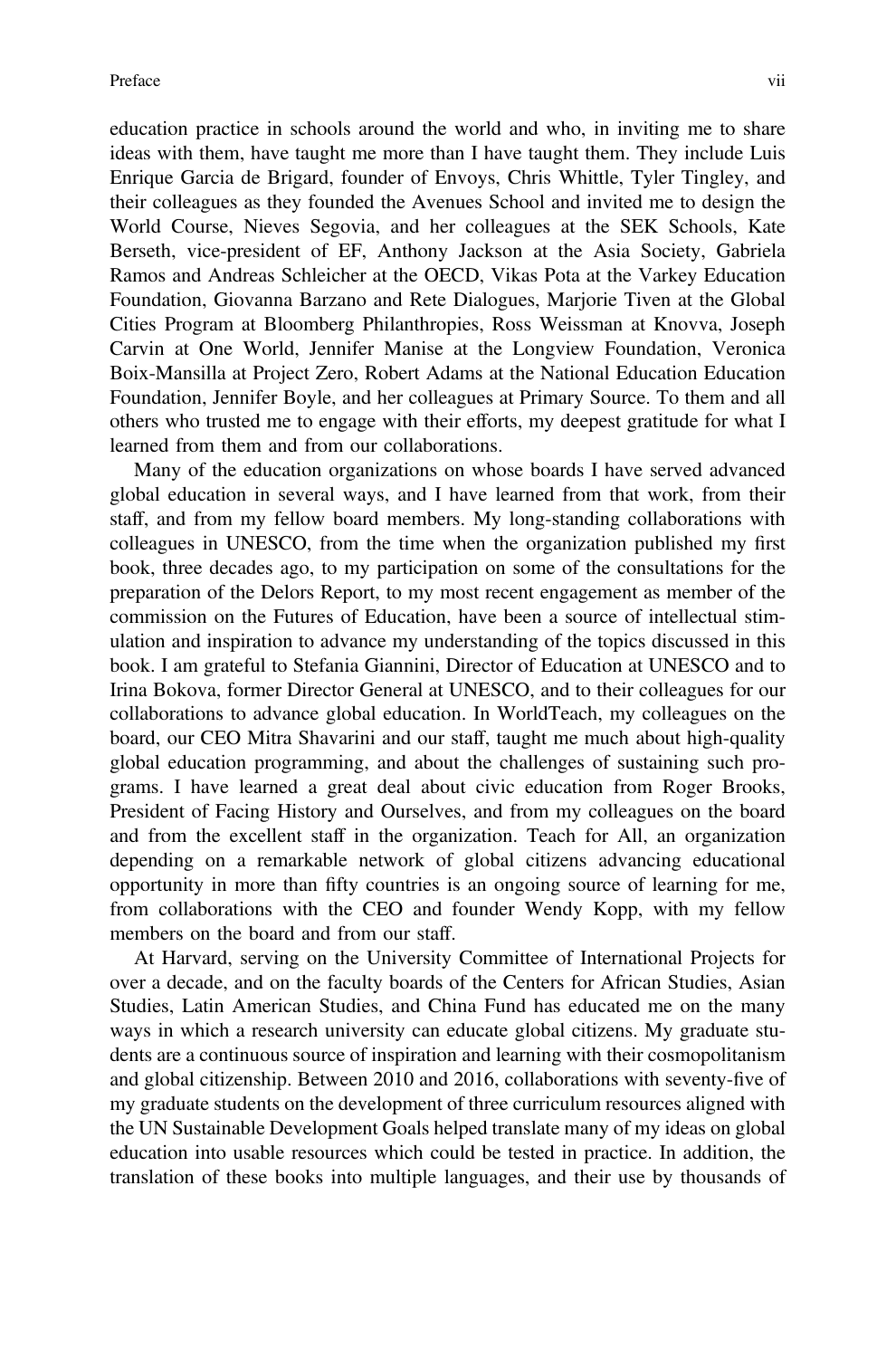educators across the world, provided me a very rich laboratory of practice from which many of the ideas presented in this book stemmed.

I have learned much from the thousands of global educators who participated in an annual think tank on global education I led at Harvard over the last decade, and from my colleague Mitalene Fletcher, who co-led the think tank with me. Other colleagues at the Harvard Graduate School of Education have provided, over many years, an energizing intellectual community, and I have benefited from conversations with Howard Gardner, Jal Mehta, Felipe Barrera-Osorio, Sarah Dryden-Peterson, Paola Uccelli, Richard Light, Paul Harris, Patricia Graham, Jerome Murphy, Paul Reville, Chris Dede, Jim Honan, Meira Levinson, Julie Reuben, Monica Higgins, Matt Miller, Mary Grassa O'Neill, Karen Mapp, Richard Elmore, Catherine Snow, Pamela Mason, Nonie Lesaux, Richard Murnane, and others. My current and past Teaching Fellows and Research Assistants have taught me a great deal about global education, I am especially indebted to Nell O'Donnell-Weber, Ana Teresa Toro, Paul Moch Islas, Uche Amaeche, Tatiana Shevchenko, Vanessa Beary, Isabelle Byusa and Vidur Chopra. I have benefited from the support of various deans of the Harvard Graduate School of Education including Jerome Murphy, Ellen Lagemann, Katherine McCartney, Jim Ryan and Bridget Terry-Long.

My colleagues in the Global Education Innovation Initiative have considerably helped me better understand the process of educational change, and our many conversations and collaborations over seven years, and discussions with our board members and with the many colleagues who invited us to share our research, provided a nourishing intellectual context for the development of the ideas presented in this book.

Andy Hall, the coordinator of the International Education Policy Program I have directed at Harvard for the last two decades, my assistant Lee Marmor and my former assistant Kristin Foster have been essential collaborators in my practice as an educator of global citizens, on which much of the thinking in this book is based. Working with these three global citizens who do so much themselves to help educate others as global citizens is a source of daily inspiration.

I am also grateful to Nick Melchior and Lay Peng Ang, and to their colleagues at Springer, for their support and good care of this publication.

As with all of my projects, big and small, my biggest debt is to my wife and colleague, Professor Eleonora Villegas-Reimers, for everything I have learned with her and with her help, since we met at Harvard as graduate students in 1983. My hope is that the approach to global education I present here will be valuable not just to scholars in the field of global education, and of educational change, but that it will provide theoretical grounding to practitioners in the field of global education and allow more fruitful dialogue between the communities of academics and practitioners. I look forward to continuing to learn from those who try out the ideas offered here, make them their own, and transform them through their practice.

Cambridge, USA Fernando M. Reimers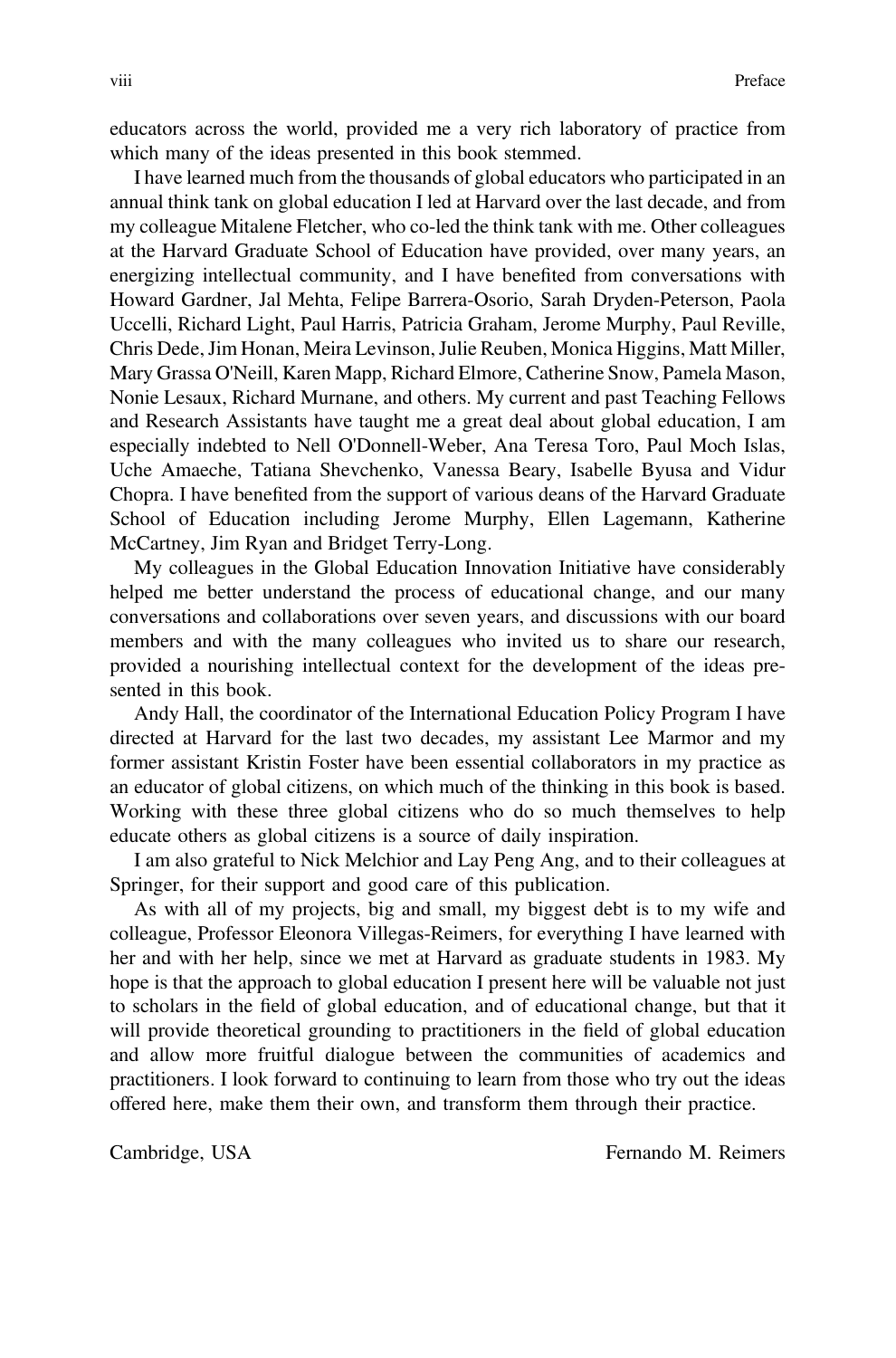## **Contents**

| 1                    | Five Eyes to Educate Global Citizens. The Need for a Useful<br>Theory of Global Education<br>$\mathbf{1}$      |     |  |
|----------------------|----------------------------------------------------------------------------------------------------------------|-----|--|
|                      | A Cultural Perspective on Educational Change<br>1.1                                                            | 10  |  |
|                      | A Psychological Perspective on Educational Change<br>1.2                                                       | 12  |  |
|                      | A Professional Perspective on Educational Change<br>1.3                                                        | 16  |  |
|                      | An Institutional Perspective on Educational Change<br>1.4                                                      | 18  |  |
|                      | A Political Perspective on Educational Change<br>1.5                                                           | 21  |  |
|                      |                                                                                                                | 22  |  |
| $\mathbf{2}$         | What Is Global Education and Why Does It Matter?                                                               | 25  |  |
|                      |                                                                                                                | 28  |  |
| 3                    | A Cultural Perspective and Global Education                                                                    | 31  |  |
|                      | The Long Roots of Global Education<br>3.1                                                                      | 31  |  |
|                      | 3.2                                                                                                            | 36  |  |
|                      | 3.3                                                                                                            | 39  |  |
|                      |                                                                                                                | 50  |  |
| $\blacktriangleleft$ | A Psychological Perspective and Global Education                                                               | 53  |  |
|                      |                                                                                                                | 63  |  |
|                      |                                                                                                                |     |  |
| 5                    | A Professional Perspective and Global Education<br>Helping Teachers Gain Knowledge and Skills in Global<br>5.1 | 65  |  |
|                      |                                                                                                                | 66  |  |
|                      | Engaging Teachers as Creators of Expert Knowledge<br>5.2                                                       |     |  |
|                      |                                                                                                                | 70  |  |
|                      |                                                                                                                | 74  |  |
| 6                    | An Institutional Perspective and Global Education                                                              | 77  |  |
|                      | 6.1                                                                                                            | 78  |  |
|                      | Curriculum and Pedagogy<br>6.2                                                                                 | 80  |  |
|                      | 6.3                                                                                                            | 104 |  |